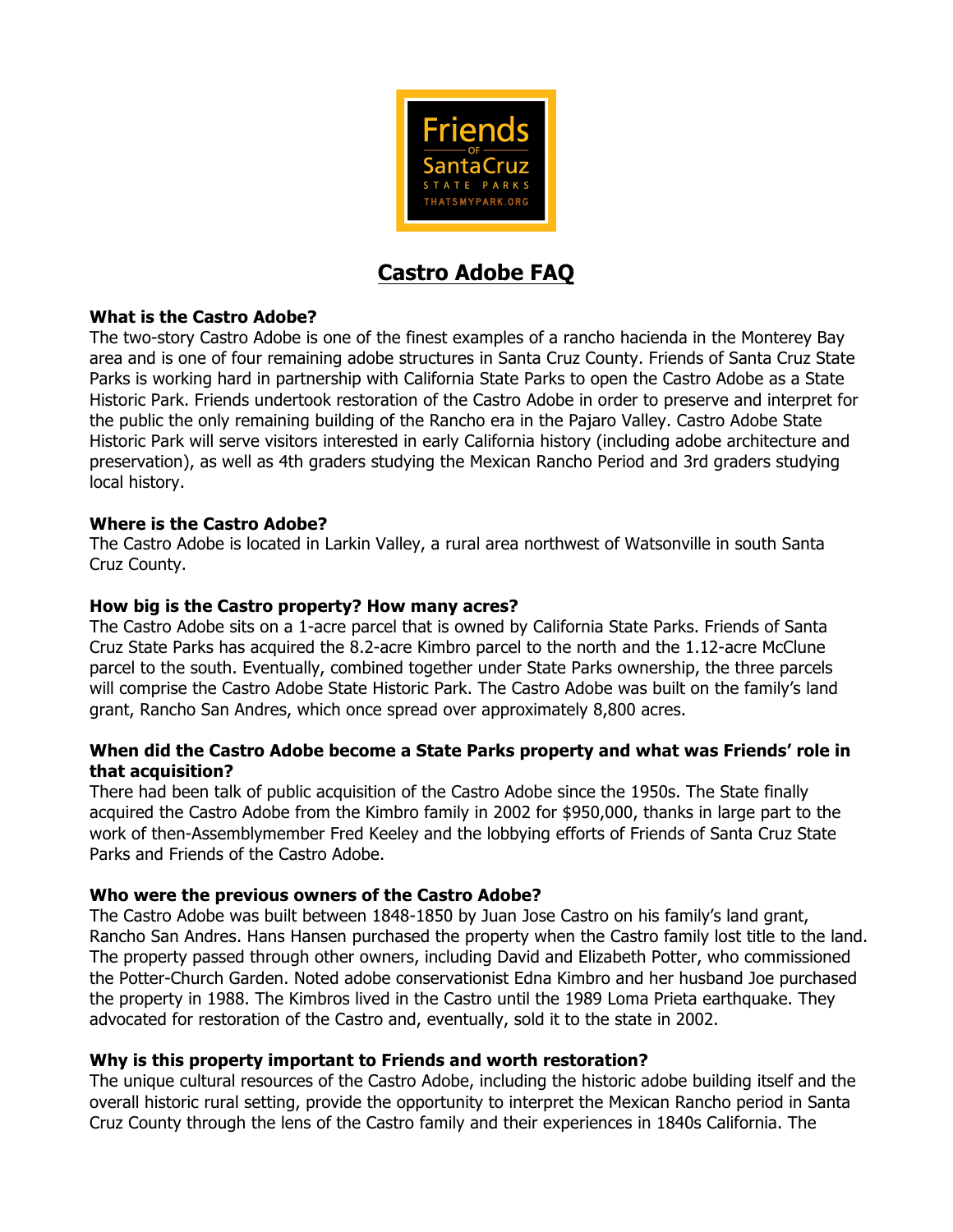property also provides a window into the *Californio* experience during the cultural transition after statehood, a period that is under-represented in interpretation offerings in Santa Cruz County.

## **What areas of the Castro are being restored?**

The Castro restoration has focused on four main areas: brick making, second-floor stabilization, the cocina and the garden.

- More than 150 volunteers helped make 2,500 bricks, each weighing 85 pounds, to replace walls on both ends of the building, including one that supports the *cocina*, that were severely damaged in the 1989 Loma Prieta Earthquake.
- The second floor of the Castro Adobe was used for *fandangos*, which were social events full of dancing, music and feasting during the Rancho era. The area requires stabilization and access improvements so it is safe and available for public access.
- Restoration of the *cocina* will allow visitors to experience daily life at a Mexican rancho, including food preparation in the *cocina* and women's roles in *Californio* culture, as well as overall life at the Castro Adobe including how the family used the building and site.
- The Potter-Church garden is a unique outdoor space designed by noted landscape architect Thomas Church. Restoration work includes landscaping, paths, drainage and irrigation, lighting, and fence and gate repairs.

## **Does Friends own other properties in Santa Cruz County?**

Friends of Santa Cruz State Parks supports the operations of more than 30 State Parks and Beaches in Santa Cruz County and coastal San Mateo County. The two parcels of the Castro Adobe State Historic Park, however, are the only property the organization owns.

#### **How is the Castro project funded, including restoration efforts as well as the acquisition of the Kimbro and McClune properties?**

Funding comes from securing grants, monetary gifts, in-kind donations and revenue from visitation to local State Parks and Beaches. The success of the Castro restoration effort is thanks to passionate community support and strong partnership with California State Parks. Progress on the project is especially meaningful, given the extremely challenging budget crises that have affected California's State Parks for many years.

# **When will the Castro become a State Park? Will there be public access before it becomes a State Park?**

The Castro Adobe is already a unit of California State Parks. The property will be opened as a State Historic Park in phases over the next several years, beginning in 2014 by appointment only, followed by Common Core instruction-aligned tours for Pajaro Valley school children in the 2014-2015 school year. A schedule of public open days/hours is anticipated in 2015. There is a public open house on June 7, 2014 from 12-2 p.m.

# **When was the last State Park created? Which one was it?**

Fort Ord Dunes State Park in Monterey County opened in 2009. The park includes a boardwalk, a path to the beach, a 4-mile road for walking and biking, and interpretive exhibits describing its former use as a military training area.

#### **How will the Castro serve the community?**

The Castro Adobe State Historic Park will serve visitors interested in early California history (especially including adobe architecture and preservation), as well as  $4<sup>th</sup>$  graders studying the Mexican Rancho Period and 3<sup>rd</sup> graders studying local history. In the *cocina*, the link between Latino traditions of today and our Californio heritage will be tangible as students experience tortillas, beans and *nopales*, which